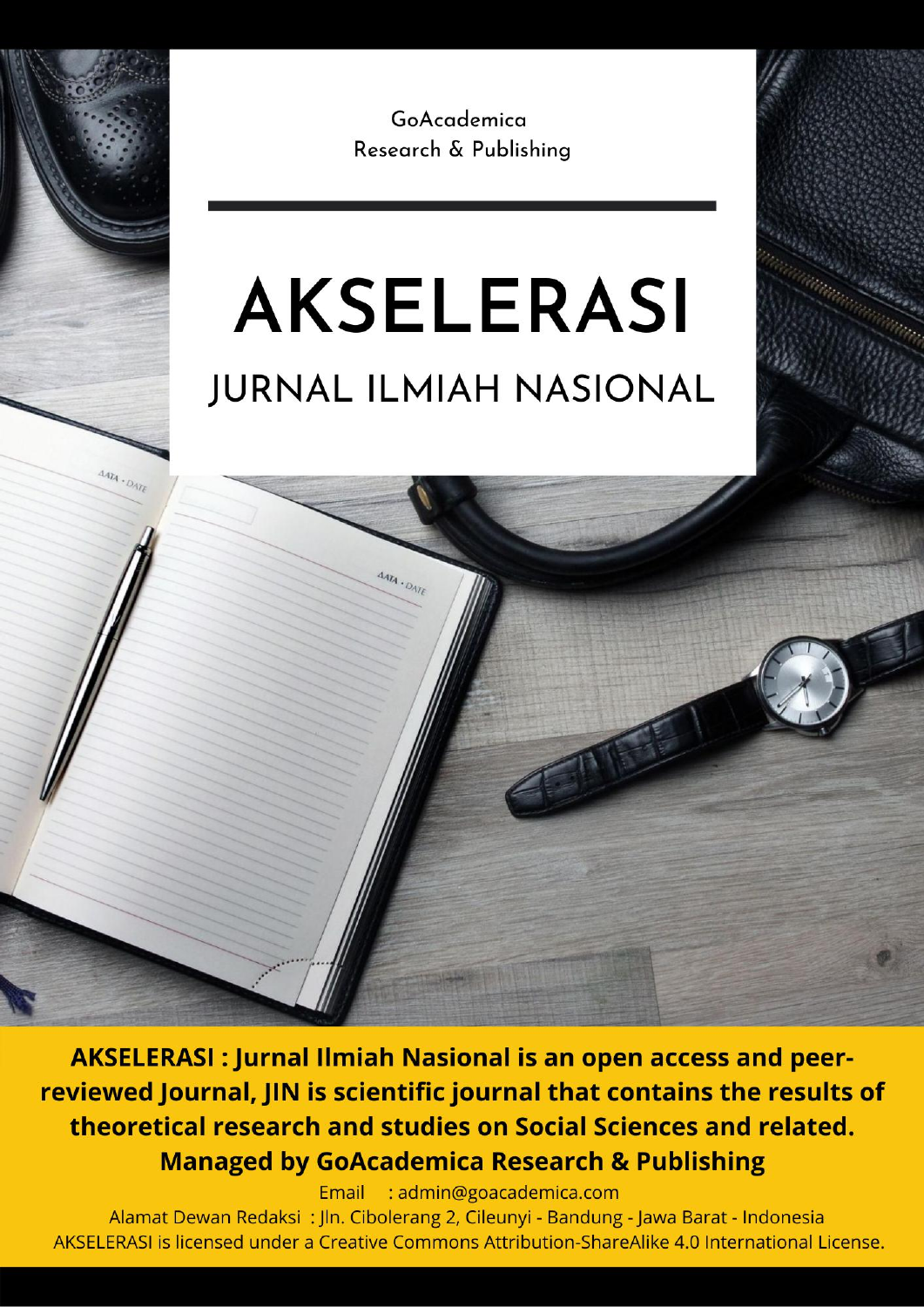#### **Editor in Chief**

• Wandy Zulkarnaen | Scopus ID: 57216394133 | Sekolah Tingi Ilmu Ekonomi Muhammadiyah Bandung, Indonesia

#### **Managing Editor**

· Irwandi, UIN Sunan Gunung Djati Bandung, Indonesia. ID Scopus: 57212607266

#### **Editorial Team Member's**

- M. Dian Hikmawan, Universitas Sultan Ageng Tirtayasa, Indonesia. ID Scopus: 57205022652
- · Idil Akbar, Universitas Padjajaran, Indonesia. ID Scopus: 57205339454
- · Avid Leonardo Sari, UIN Sunan Gunung Djati, Indonesia. Scopus ID: 57212606764
- . R. Willya Achmad W, Universitas Islam Nusantara
- · Nuphanudin Ijlas, Akademi Militer, Magelang, Indonesia. ID Scopus: 5721549801

Technical Support: Ananda Rivaldo Sari, GoAcademica CRP.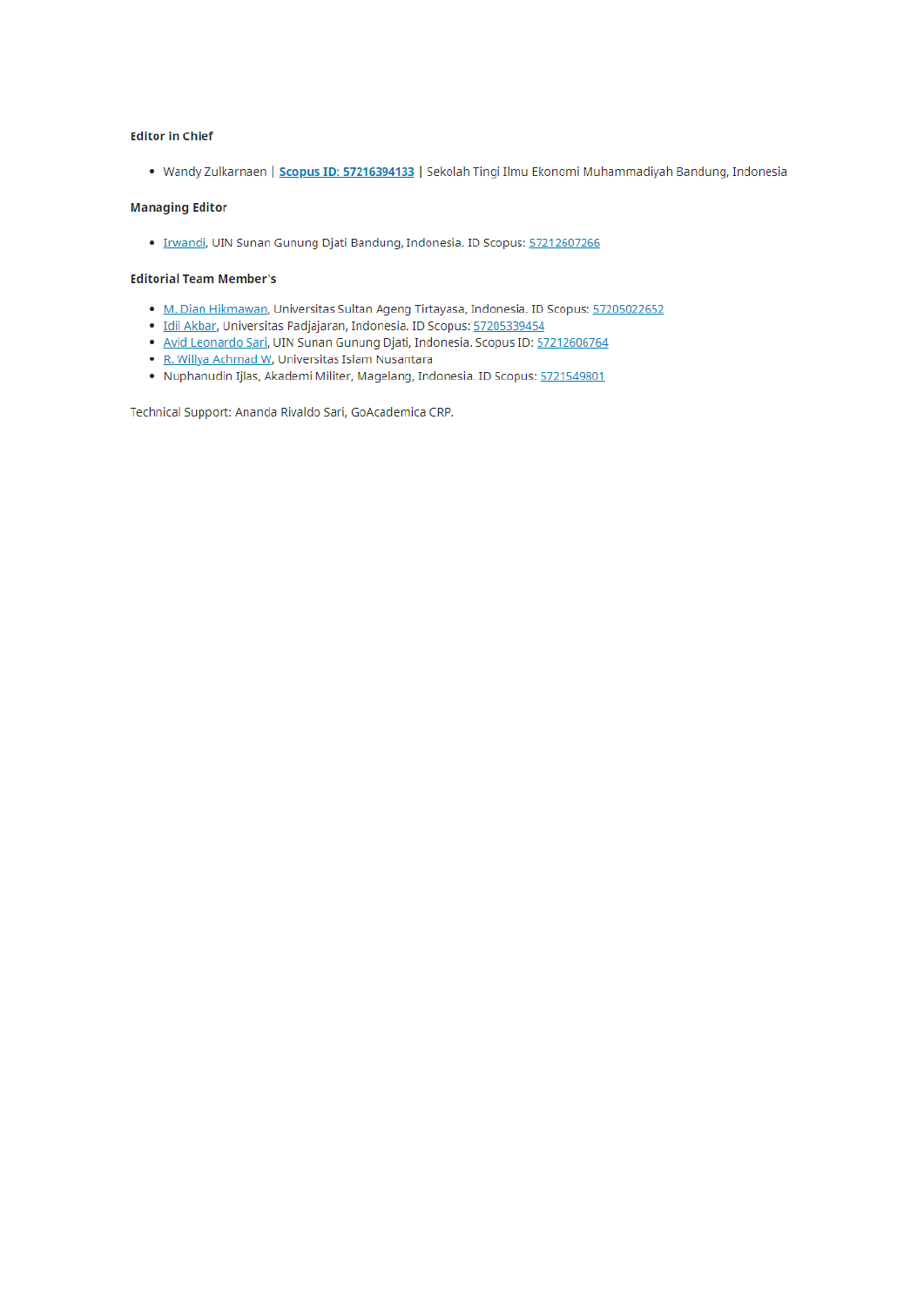| PENGARUH LATAR BELAKANG PENDIDIKAN AGAMA DAN SEMANGAT WIRAUSAHA TERHADAP KINERJA BISNIS<br><b>MAHASISWI MUSLIMAH ENTERPREUNER DI KOTA BANDUNG</b>                    |           |
|----------------------------------------------------------------------------------------------------------------------------------------------------------------------|-----------|
| Diden Rosenda                                                                                                                                                        | $1 - 11$  |
| D PDF                                                                                                                                                                |           |
| <b>ANALYSIS OF PARKING MANAGEMENT POLICY IN GARUT REGENCY</b>                                                                                                        |           |
| Ikeu Kania                                                                                                                                                           | $12 - 19$ |
| <b>A</b> PDF                                                                                                                                                         |           |
| PENGARUH WORK FROM HOME TERHADAP KINERJA KARYAWAN DI MASA PANDEMI COVID 19                                                                                           |           |
| Lilis Sulastri                                                                                                                                                       | $20 - 26$ |
| D PDF                                                                                                                                                                |           |
| ANALYSIS OF LEGAL SUPERVISION IN PREVENTING CRIMINAL PRACTICES AND CAPITAL MARKET VIOLATIONS                                                                         |           |
| Wandi Subroto                                                                                                                                                        | $27 - 37$ |
| <b>A</b> PDF                                                                                                                                                         |           |
| IMPLEMENTASI PELAKSANAAN PROGRAM KAMPUS MENGAJAR ANGKATAN 1 TERDAMPAK PANDEMI COVID-19<br>(Studi Kasus SDS ABC Jakarta Utara)                                        |           |
| Tengku Muhamad Fajar Anugrah                                                                                                                                         | 38-47     |
| D PDF                                                                                                                                                                |           |
| ANALYSIS OF THE EFFECT OF FIXED ASSETS ON THE STOCK PRICE OF THE COMPANY INDEXED LQ45 ON THE<br><b>INDONESIA STOCK EXCHANGE</b>                                      |           |
| Dwi Urip Wardoyo, Liana Suci Karnila Manurung, Novia Egita Br. Tarigan                                                                                               | 48-51     |
| D PDF                                                                                                                                                                |           |
| THE EFFECT OF SERVICES AND IMAGES ON TOURIST SATISFACTION AS USERS OF TRANS-JAKARTA TO TOURISM<br>DESTINATIONS AT RAGUNAN WILDLIFE PARK DURING THE COVID-19 PANDEMIC |           |
| Gagih Pradini, Rahayu Lestri, Resti Hardini                                                                                                                          | $52 - 61$ |
| <b>四 PDF</b>                                                                                                                                                         |           |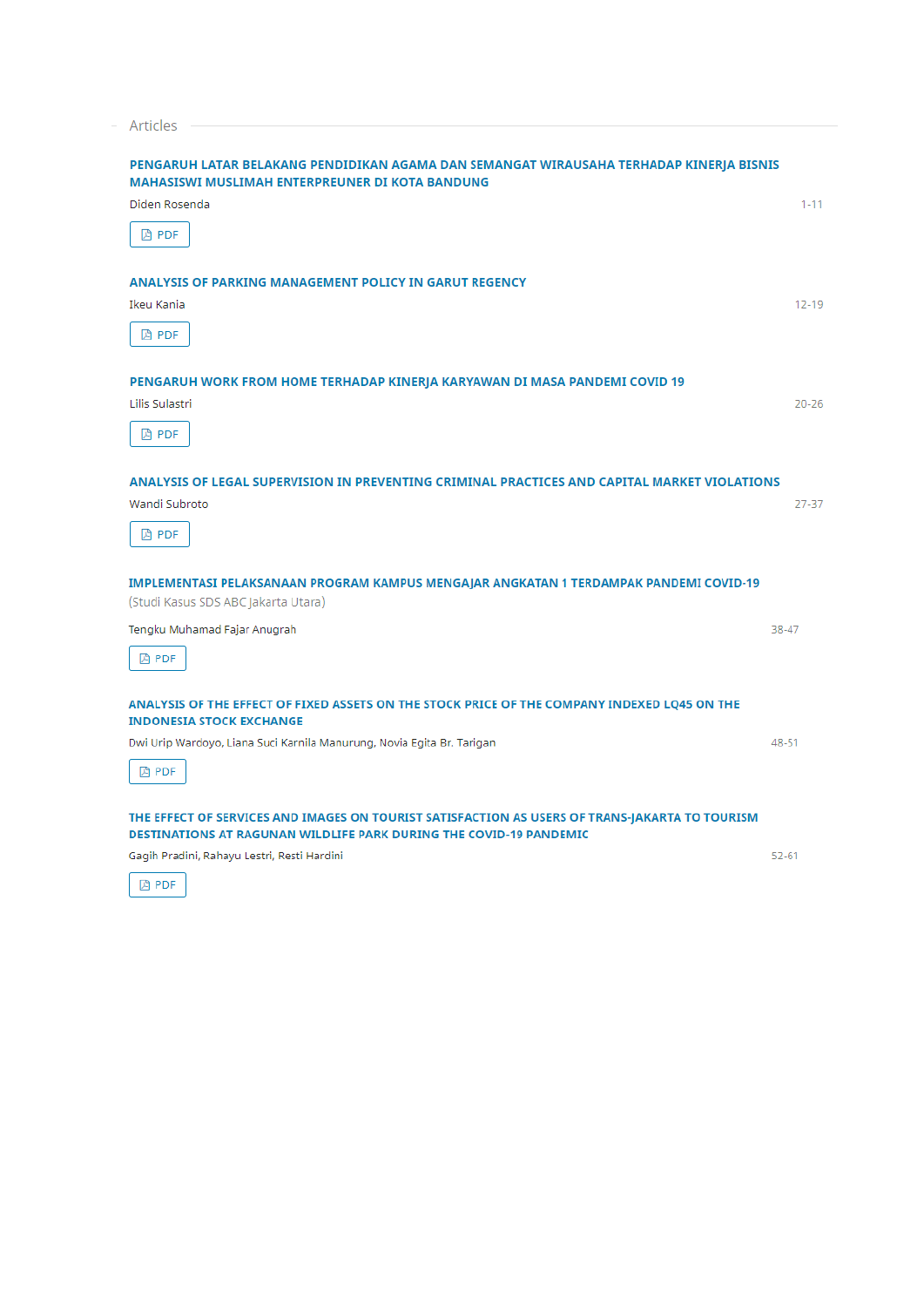# **ANALYSIS OF PARKING MANAGEMENT POLICY IN GARUT REGENCY**

## **Ikeu Kania**

Universitas Garut Email: [ikeukania@fisip.uniga.ac.id](mailto:ikeukania@fisip.uniga.ac.id)

## **Abstract**

Parking is an inseparable component or aspect of the need for a transportation system because every trip with a private vehicle generally always starts and ends in the parking lot. Regarding parking management in this study, namely analyzing how the Garut Regency Transportation Service carries out parking management in Garut Regency in its implementation, the inhibiting factors that affect parking management, and how the efforts are made to overcome the parking management problem in the Regency arrowroot. The method used by the researcher is a qualitative descriptive method that describes parking management with data collection techniques that include observation, interviews and documentation. The results of this study in parking management are analyzed with management functions, namely planning, organizing, mobilizing and monitoring where there are still many things that need to be improved again because there are so many obstacles and problems in conducting the parking management analysis, which is caused by factors that hinder into the parking lot. Parking management is factors of awareness, communication and coordination, and resource factors carried out by employees and parking attendants involved in managing the parking lot.

*Keywords: Management, Parking, Transportation, Department of Transportation.*

## **A. INTRODUCTION**

In many areas of life, times have progressed rapidly. The need for transportation is one area of life affected by the changing times (Wahyusetyawati, 2017). Motorcycles or cars are now owned by almost everyone from all walks of life. With the exponential increase in the number of vehicles, the business of parking in public places is mushrooming as vehicle owners desperately need a parking space. With this service, individuals who are often in public places can park their vehicles safely and comfortably. Moreover, the parking business is also a profitable and lucrative business for everyone because managing parking makes a lot of money (Taruno, 2017).

A lot is going on in the city centre, which has an impact on traffic. Activity centres may include commercial and academic buildings, industrial areas, and entertainment venues, among other types of facilities. The use of private cars continues to increase along with transportation needs in modern times like today (Kesek, 2013). Consumers prefer to buy things they don't need just because they're attractive, regardless of whether they need them or not. Parking lots will be more desirable as the number of cars increases. Therefore an effective parking design is fundamental to be appropriately used while still allowing parking positions (Hidayat et al., 2018). Parking is a part of our everyday life, and we are used to seeing it. Every day, we see people park on the street arbitrarily, which annoys other road users, pedestrians, and those operating cars.

There are many factors to consider when it comes to parking, such as parking space, parking fees, convenience, and parking services in between. While most people want to park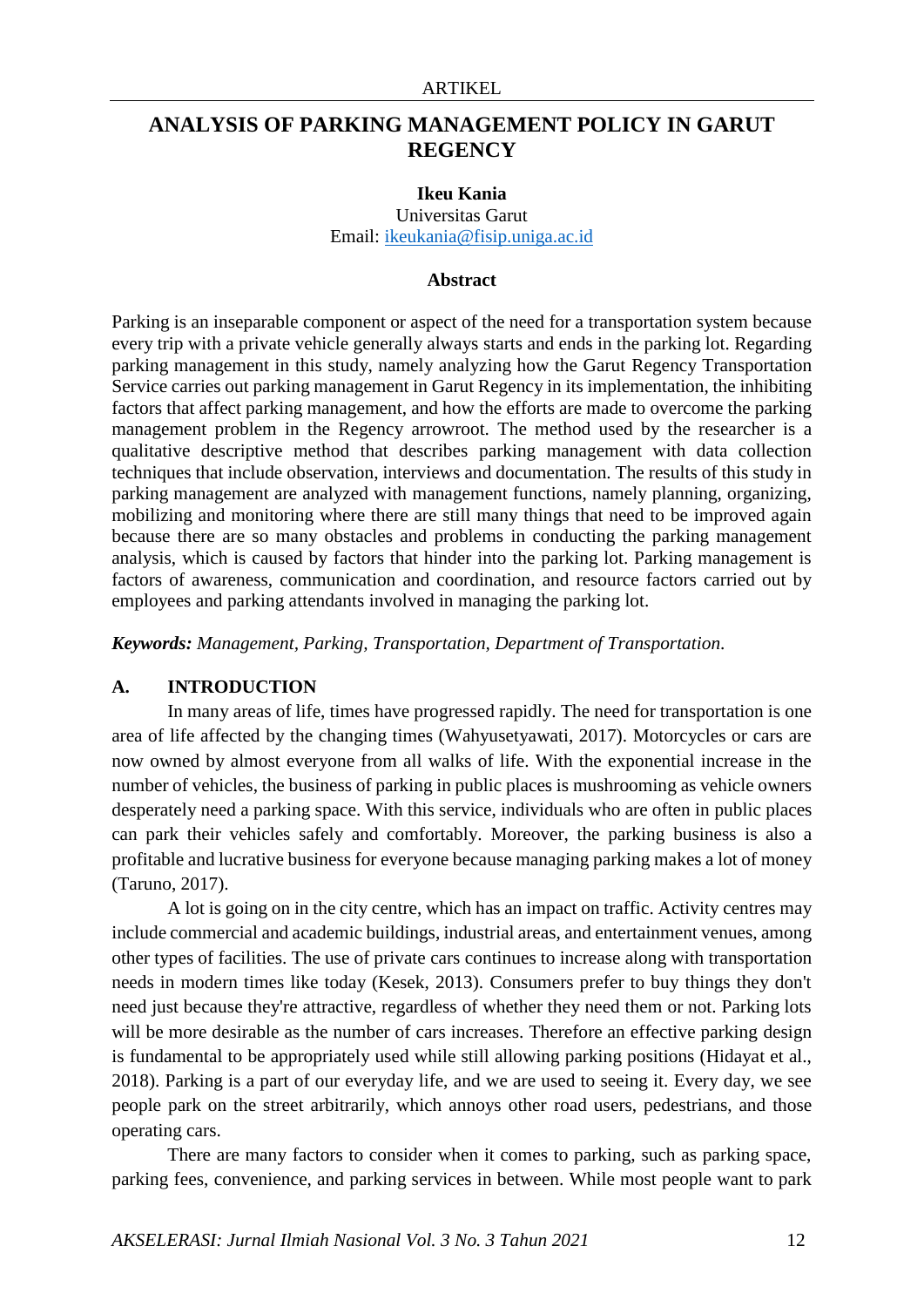their car near their destination, in a busy (public) area with high parking demand, this can cause significant problems (Riyanda & Dompak, 2017). When compared to the number of motorized cars in the parking lot, the parking lot's capacity is not balanced. In addition, a large amount of open land has been converted into high-rise buildings and houses, resulting in a scarcity of parking spaces (Soesilowati, 2008).

It is legally prohibited to park in the middle of the highway, but parking on the side of the road is generally allowed. Parking facilities are built with most buildings to facilitate vehicles using the structure (Puspitasari & Mudana, 2017). Included in the definition of parking are any car that stops at certain places, whether or not indicated by traffic signs, and not solely to raise and lower people and goods. There are three main types of parking based on the arrangement of the vehicle's position, namely parallel parking, perpendicular parking, and oblique parking (Maulidya et al., 2021).

As part of the community and as road users, it is undeniable that almost all of our activities outside the home are related to the road as a means of connecting from one place to another. and Connecting facilities such as motorized vehicle transportation are not far from the parking lot (Paisal, 2014). A place where transport stops for a while. However, parking must also be in a particular area, according to applicable traffic laws. Please note that there are two categories of parking, namely official parking and unofficial parking; official parking is managed by the Department of Transportation, while unofficial parking is managed by someone who does not have an official permit from the Department of Transportation (Suthanaya, 2010). Parking attendants also know parking which is obtained from training held by the Department of Transportation. Before officially becoming a parking attendant and their experience as a parking attendant. On duty, parking attendants also have principles, techniques in carrying out their duties.

In Garut Regency, parking seems to be increasingly violating the rules, and it is difficult to discipline and reprimanded by the authorities. The parking area in Garut Regency requires a lot of arrangement because the parking area is very narrow, and many even eat the road, which causes congestion around the highway, especially on Street of Ahmad Yani. Apart from the parking lot that needs to be neatly reorganized, what must be analyzed is the management of the next parking lot, namely the parking attendants who often violate the rules that have been set, namely the many parking attendants who charge arbitrary rates, do not wear their official clothes. Many parking attendants do parking by lending their official clothes to others without a decision letter from the Department of Transportation in doing the parking.

## **B. LITERATURE REVIEW**

## **1. Public Administration**

Public Administration is a "species" within the scope of the "genus" of administration (Administration) which means a cooperative human activity. We can identify other species such as commercial or corporate administration (business administration) and private noncommercial administration. As with the term administration, the term State Administration also has various definitions. However, if we examine more deeply the definitions of State Administration, we can see from two different thinking patterns.

Robert V Presthus (1959) explained the meaning of State Administration with the following expressions: (1) "public administration involves the implementation of the public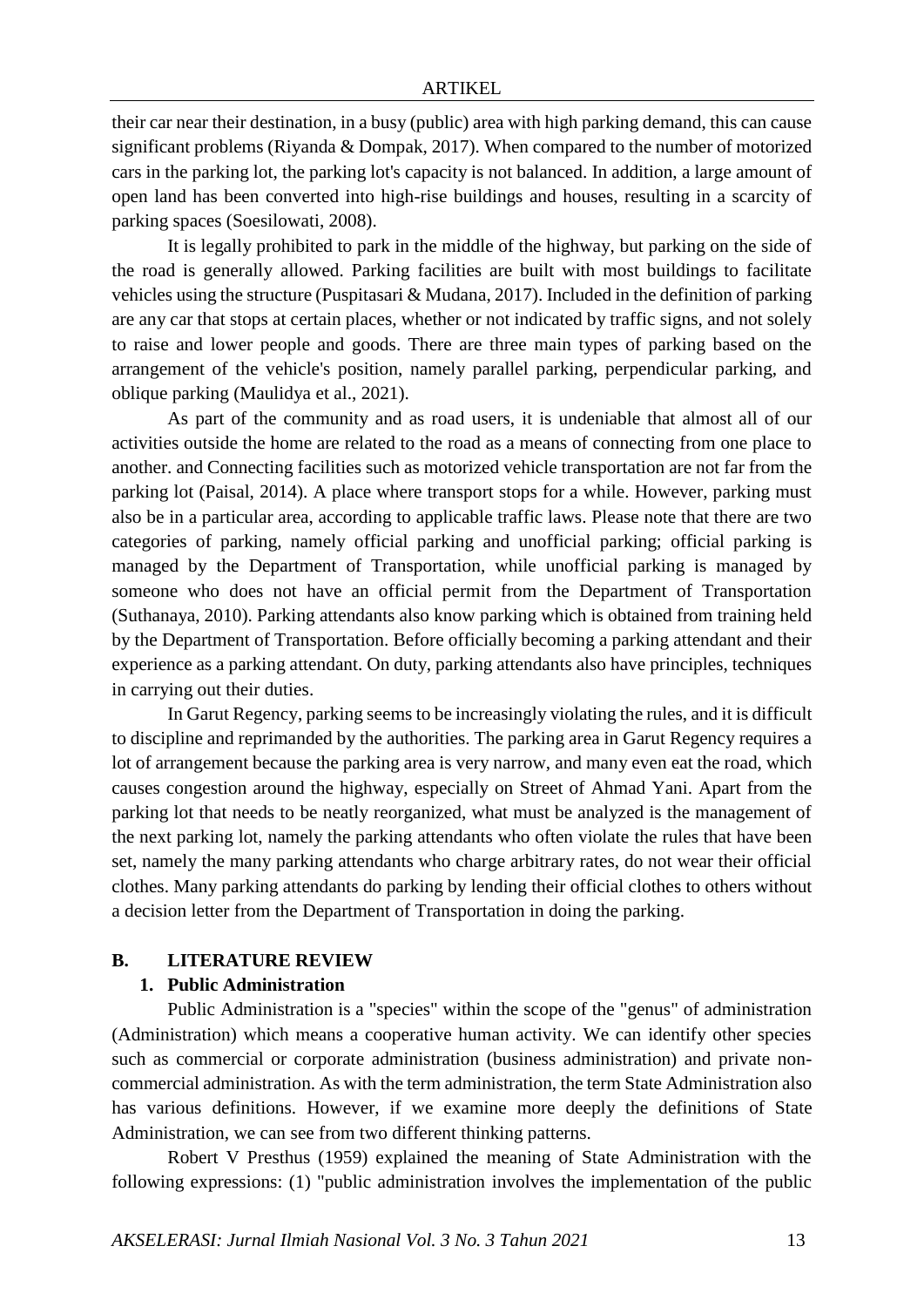which representative political virtues have determined". (State Administration includes the implementation of government policies that political representative bodies have established); (2) "public administration may be defined as the coordination of individual and group efforts to carry out public policy. It is mainly occupied with the daily work of government". (Administration can be defined as the coordination of individual and group efforts to implement government policies. This is the government's daily work), and (3) "in sum, public administration is a process concerned with carrying out public policies, encompassing innumerable skills and technologies which give order and purpose to the efforts of large numbers of people. And the intent of the actions of large numbers of people).

### **2. Management**

The word "management" can be equated with management, which also means regulation or management (Arikunto, 2005). Many people define management as setting, managing, and administering, and that's the definition that's popular today. Management is defined as a series of work or efforts carried out by a group of people to carry out a series of work in achieving specific goals. Griffin (2004) defines management as follows: "Management is the process of planning and decision making, organizing, leading and controlling and organization human, financial, physical and information resources to archive organizational goals efficiently and effectively."

It is said that management is a process of planning and decision making, organizing, leading and controlling the organization's human, financial, physical and information resources to achieve organizational goals efficiently and effectively. Nanang Fattah (2004) argues that the management process involves the main functions performed by a manager or leader, namely planning, organizing, leading, and controlling. Therefore, management is defined as planning, organizing, teaching, and managing the organization's efforts with all its aspects to achieve organizational goals effectively and efficiently.

Management in English is known as manage, which means collecting, organizing, implementing, and managing (John M. Echols & Hasan Shadily) (Badrudin, 2013). Meanwhile, in the Indonesian dictionary (W. J. S Poerwadaminta) (Badrudin, 2013), management is defined as managing a large company. Management or arrangement is carried out by a manager (regulator/leader) based on the order of the management. Management is a scientific discipline tasked with finding the truth in the predicate of theoretical and methodological dimensions that must be tested and proven objectively based on facts/data.

## **3. Parking**

Decree of the Director-General of Land Transportation No. 272 CHAPTER I concerning technical guidelines for operating parking facilities, namely parking is a temporary immobile state of a vehicle. Implementing a transportation system can not be separated from the problems that occur, among others, parking management. One of them is providing an ideal parking area for vehicles, especially vehicles parked in places with many visitors, such as markets. This can also reduce the number of cars that use the road for parking to prevent congestion in the traffic flow in Garut Regency.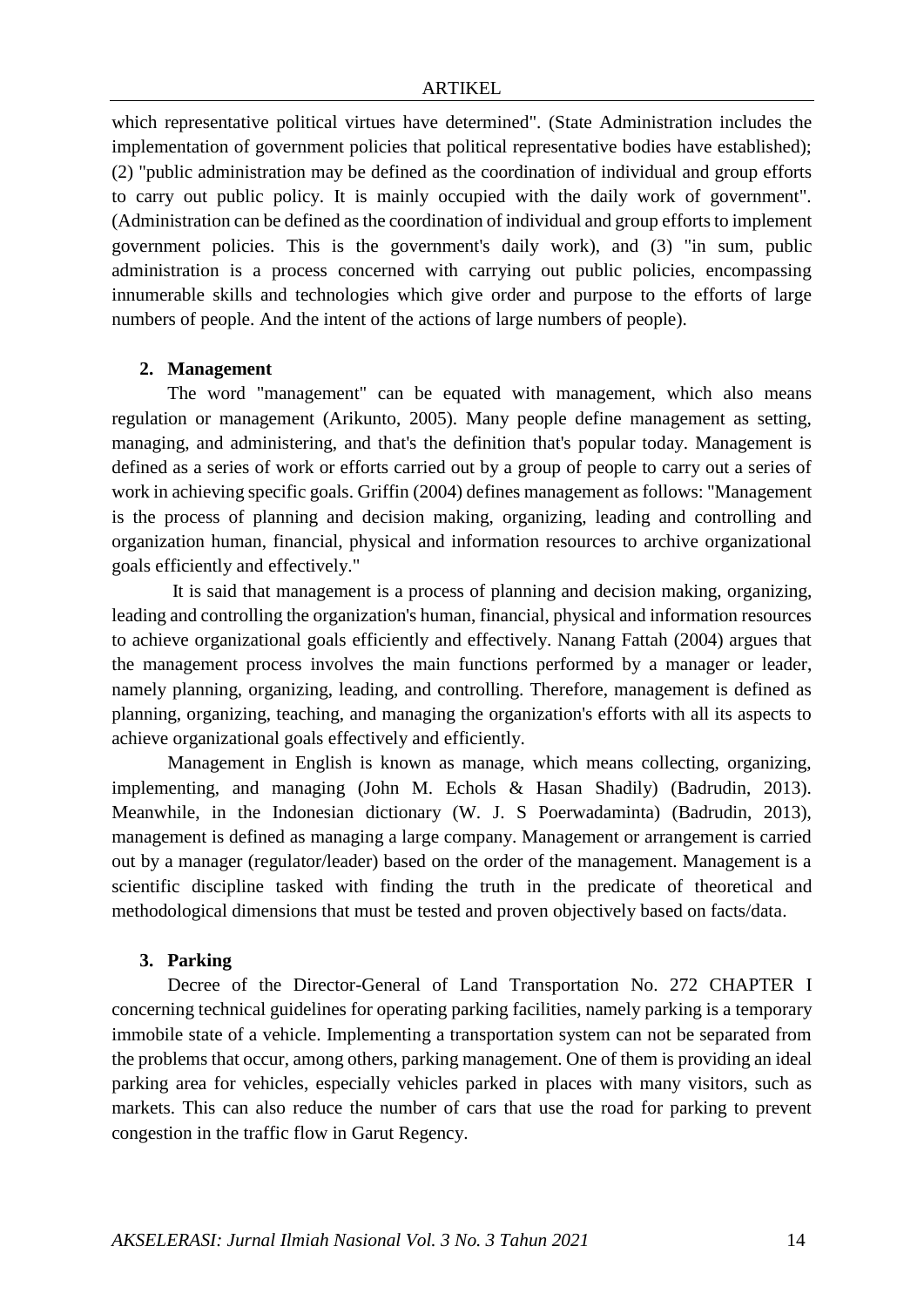## **C. METHOD**

The research method used in this study is qualitative. Sugiyono (2016) defines qualitative methodology as a research procedure that produces descriptive data in written or spoken words from people and observable behaviour. Sugiyono (2016) states that there is no other choice in qualitative research than to make humans as definite forms, namely humans as subjects and objects in study or as sources and diggers of information. Problems, research focus, research procedures, hypotheses used, even the expected results, all of which cannot be determined with certainty and beforehand. Descriptive data obtained in this study are descriptive data about parking management analysis in Garut Regency.

## **D. RESULT AND DISCUSSION**

In the management of parking in Garut Regency, which is carried out by the Department of Transportation, UPTD Parking, Garut Regency, which consistently implements management functions in the implementation of parking management so that in its performance it always refers to efforts to achieve the expected goals. In parking management in Garut Regency, there are still some obstacles in parking management problems according to its function. However, in reality, these functions have not all run optimally; there are still many shortcomings ranging from planning, organizing, mobilizing to monitoring which is still not maximally carried out by both the service and its parking attendants who violate the regulations.

Following the main tasks and functions of the UPTD parking manager of the Garut Regency Transportation Service, the main objectives of the parking management policy are as follows;

- 1. To control the number of vehicles entering an area,
- 2. Increase local revenue collected through parking fees,
- 3. Improve the function of the road so that it is following its role,
- 4. Improve the smoothness and safety of traffic,
- 5. Supports other traffic restriction measures.

Based on this orientation, the mechanism and process of parking management in Garut Regency by the UPTD Parking manager of the Department of Transportation can collaborate in several stages as follows:

## **1. Parking Management Planning**

Planning is the process of setting goals and deciding how a policy or program can be achieved. Parking management planning is a parking management plan where the parking planning is prepared based on the facts faced to make pictures or formulations of activities in the future to achieve the desired results. So that in preparing parking management planning, it is necessary to have aspects that support and form of cooperation with third parties so that the implementation of government policies can be carried out correctly. Street of Ahmad Yani is one of the roads that is often faced with traffic problems that are not smooth due to parking that is not well organized. One of the causes of congestion that occurs on Street of Ahmad Yani is because of the wrong vehicle parking procedures and patterns that do not follow the applicable system and regulations from the Transportation Service carried out by illegal parking interpreters as well as vehicle parking activities that carry out loading and unloading and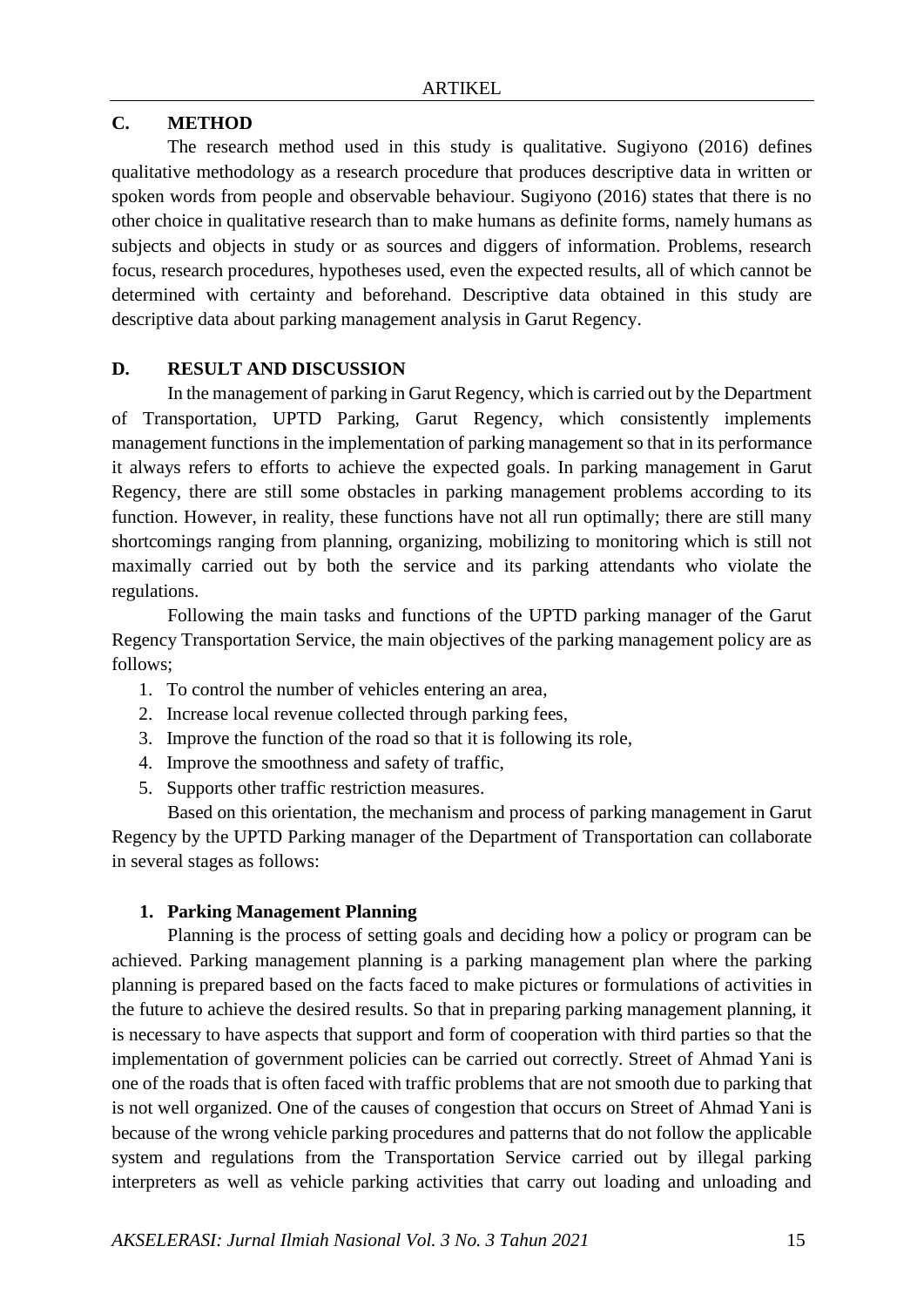parking. Public vehicles in the middle of public roads to drop off and pick up passengers. There are still many parking lots that have not been overlooked by the Department of Transportation, which are potential points of acceptance. In determining the possible effectiveness of Ahmad Yani's public roadside parking in several shops and markets, it must be following the laws and regulations, where the determination of the location and construction of the parking facilities must pay attention to:

- a. General layout plan
- b. Traffic impact analysis, and
- c. Convenience for road users.

## **2. Parking Management Organizing**

Organizing parking management on the edge of Ahmad Yani's public roads, which in this stage describes the UPTD process for the Garut Regency Transportation Office parking manager in dividing tasks/work so that everyone knows what their position is their duties are, what their obligations are. This is important so that implementers can know clearly about the objectives to be achieved in implementing policy implementation and know clearly and firmly what they should do. Provisions or rules for implementing a policy must be conveyed to the right person, clearly accurate, and consistent with specific requirements or regulations. If not, there will be a misunderstanding between implementers in implementing a policy so that the results will not follow what is expected. The confusion of the implementers will provide an excellent opportunity to enforce policies that are not following the desired provisions. Likewise, policymakers must communicate with policy implementers in mandating policies to implementers, not only through instructions or orders.

In general, the division of labour in the organizational structure of the UPTD Parking Manager of the Garut Regency Transportation Service is divided into two aspects of activity as follows:

- a. Administrative aspects, which take care of non-technical parking matters, such as personnel, finance, and general affairs, are managed by the administrative sub-section.
- b. Operational, technical aspects, which take care of parking technical matters, such as planning, operation, and maintenance, are managed by functional groups.

## **3. Parking Management Movement**

Actuating is an action to ensure that all group members strive to achieve goals following managerial planning and organizational efforts. So mobilization moves people to work independently or consciously together to achieve the desired goals effectively. In the organization, mobilization is the most essential and dominant function in the management process because humans are the direct driving function. Many terms are used for this one management function. In carrying out parking, both drivers and parking attendants must pay attention to the parking limit stated by road markings, vehicle safety by locking the vehicle door and installing the parking brake.

## **4. Parking Management Supervision**

Control is a process of determining what is being achieved, namely standards, what is being done, namely implementation, assessing implementation, and making improvements so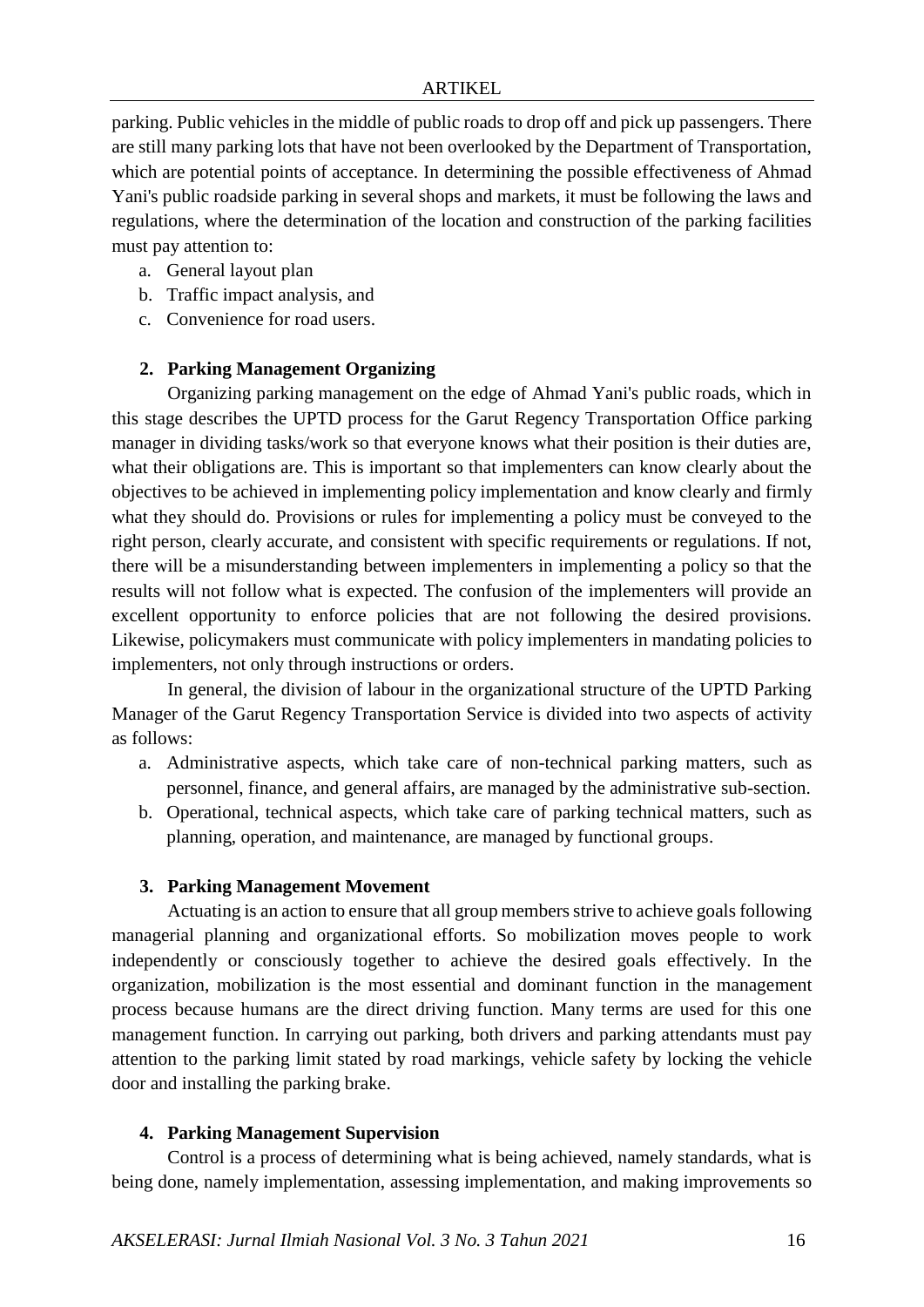that performance is following the plan, that is, aligned and standard. According to Husaini Usman (2006), states control includes monitoring, assessment and reporting. Monitoring and evaluation are often called monev, which stands for monitoring and evaluation. In parking, supervision carried out by the UPTD parking of the Transportation Service that each member of personnel will distribute an official ticket to the parking attendant and withdraw the retribution from the parking attendant according to the amount that has been determined by the parking UPTD of the Transportation Service and become a monitor in overseeing traffic conditions and conditions. parking along Street of Ahmad Yani. From the definition above, the writer can conclude that the control is carried out before the process, during the process and after the procedure, namely until the final result is known to ensure that the activities carried out are following what was planned and correct errors occur.

# **5. Inhibiting Factors and Countermeasures Related to Parking Management in Garut Kabupaten Regency**

In the management of parking in Garut district, of course, it cannot be separated from the inhibiting factors, including:

a. Awareness

Parking management will later be carried out by HR who are in the Garut Regency Parking Section Transportation Service, and later in terms of carrying out their duties and authorities, if the HR does not have an awareness of their responsibilities, then the task force will not run appropriately according to what has been determined. To increase awareness of these human resources who are in the Department of Transportation, the Parking Section of Garut Regency, that is, they come from their leaders.

b. Communication and coordination

In the implementation of parking management, communication and coordination need to be done and become an essential role in carrying out an activity. This will make their duties and authority better and clearer on their performance. For this reason, good communication is needed as a means of coordination in carrying out their responsibilities and authority. For contact and coordination that occurred in the field until now, it is still not optimal in its implementation. This happens between the Department of Transportation and parking attendants who lack communication related to management problems, causing coordination to be not in line with both.

c. Resources

This unbalanced condition makes the level of supervision of parking management ineffective and the parking attendant supervisors who have not been firm in controlling the parking attendants so that in terms of governance, it becomes less than optimal because there are still parking attendants who are not honest in collecting parking fees. Many parking attendants do not fully wear their official uniforms. The official and unofficial parking attendants are the same when they are on the road doing the parking.

In this study, the efforts made by the Department of Transportation related to parking management are efforts to overcome them.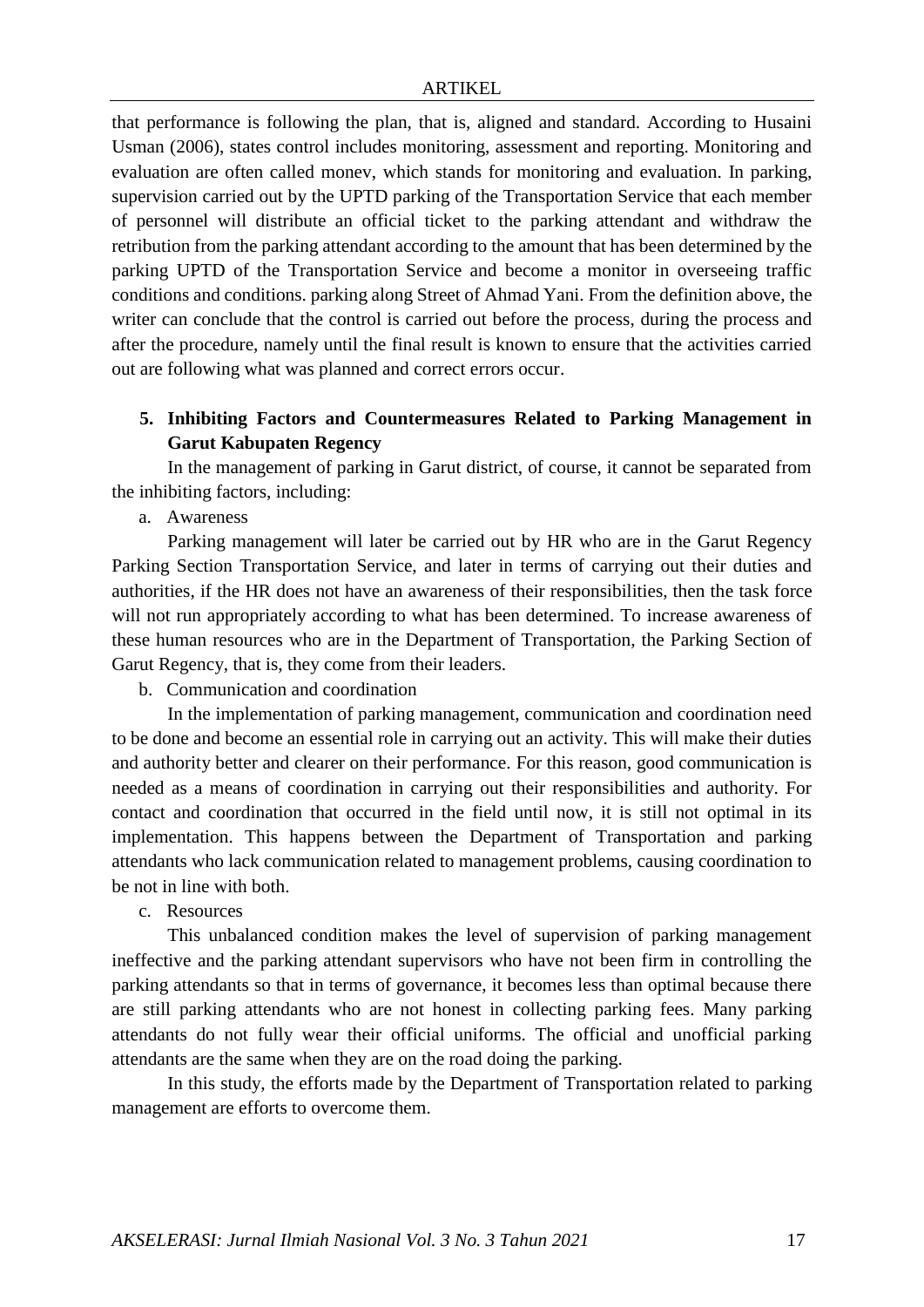## a. Doing coaching

Provide guidance to parking attendants and also to parking management staff. The coaching is carried out once a month to maximize their duties and authority further. Because in reality, there are still violations that occurred after the coaching was carried out.

b. Carry out an appeal operation

The appeal was made to the community and also parking attendants in the area. The appeal to the public is to warn them to obey the traffic signs that have been installed, such as signs that are prohibited from parking in that place, because if people use a site where parking is not permitted, it means that the community is using illegal parking or illegal parking which is not allowed by regulations.

c. Maintenance of parking management facilities and infrastructure

In terms of facilities and infrastructure, such as parking lots that are still not adequate, the place is still not enough to be used as a large parking lot so that many vehicles are parked in any area. Also, many are consuming the road, causing congestion along the route.

#### **E. CONCLUSION**

The Garut Regency Parking Section Transportation Office has been carried out or arranged well to implement parking management in the Garut Regency. In planning an activity, it goes well even though there are obstacles faced in parking management. Then the planning carried out in the field is still not optimal. In addition, the organization of the Garut Regency Parking Section Transportation Service is still not optimal because there are still many employees and parking attendants who have not been able to carry out their duties and authorities properly. Meanwhile, based on the mobilization or implementation of the parking management, the Garut Regency Transportation Service must be further improved because, in terms of carrying out their duties and authorities, many parking interpreters violate the regulations that are not following the implementation that has been set. Then the last one is regarding the supervision carried out by the Garut Regency Transportation Service, which is still not optimal even though the best possible maintenance has been carried out with the appeal or guidance given to parties related to parking management in Garut Regency.

In terms of parking management in Garut Regency, it is still not optimal because several factors influence parking management. The first is the awareness factor. The awareness factor is still a problem because the work unit still does not understand the duties and authorities or is still negligent; this affects the community. The second is that the coordination and communication factors are still not balanced and optimal in their implementation in the field. And the third is the resource factor that is still lacking in parking supervisors to supervise parking attendants in the area. For this reason, the Garut Regency UPTD Parking Office has made efforts to overcome parking management problems, namely by guiding employees, appeals and maintenance of parking facilities and infrastructure. However, this has been done, but there are still those who violate the regulations.

#### **REFERENCES**

Arikunto, S. (2005). *Manajemen Penelitian*. Jakarta: Rineka Cipta. Badrudin. (2013). *Dasar-Dasar Manajemen.* Bandung: Alfabeta.